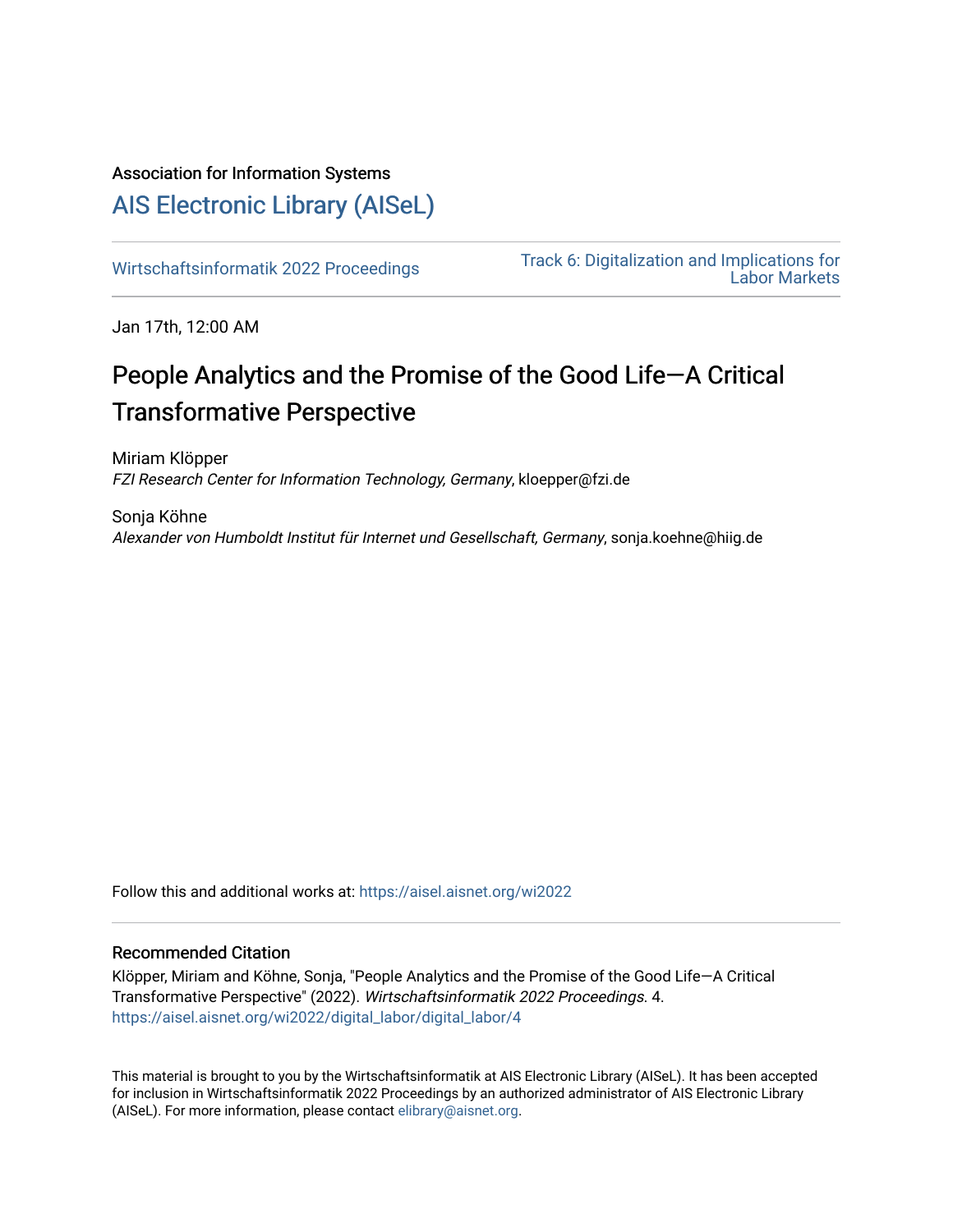## **People Analytics and the Promise of the Good Life—A Critical Transformative Perspective**

Miriam Klöpper<sup>1</sup>, Sonja Köhne<sup>2</sup>

<sup>1</sup> FZI Research Center for Information Technology, Research Group Innovation, Strategy and Transfer, Berlin, Germany kloepper@fzi.de <sup>2</sup> Alexander von Humboldt Institute for Internet and Society, Research Group Innovation, Entrepreneurship and Society, Berlin, Germany sonja.koehne@hiig.de

**Abstract.** Technologies such as people analytics software pose a potential threat towards the (information) privacy of employees and can reinforce existing social injustice. Therefore, it is crucial to design, develop, and deploy the systems with the well-being of employees in mind and to educate users about the harmful impact these tools can have on their personal and professional lives. Yet, the underlying assumptions of these tools are oftentimes hardly questioned. Especially in light of the ongoing public debate on remote work, with politicians discussing a new 'right to work from home', people analytics could become a key technology to facilitate more flexible work, and thereby shaping the future workplace. We establish a critical transformative perspective to outline and evaluate the potential benefits and risks of people analytics for remote workers. Subsequently, we provide a set of transformative actions for practice and IS research.

**Keywords:** People Analytics, Critical Research, Remote Wortk, Ethical AI

## **1 Introduction**

With employees worldwide having ambiguous thoughts about a possible return to their *life-as-it-was-before-COVID-19* business routines, employers will be the ones ultimately in charge of deciding whether or not to stay remote [1–3]. Many employees are articulating their desire to stay at home—at least for a few days a week [1]. Meanwhile, a growing number of employers have begun to appreciate the benefits remote work holds for their businesses, such as spending less money on properties or rent [4]. Companies like Twitter or the Washington Post announced that they will allow employees to work remotely even after the end of the pandemic [5]. Against this backdrop, politicians in Germany are currently discussing 'a right to work from home', whilst in the UK the already existing law might even become more elaborated [6, 7]. With numerous employees currently working from their homes but not necessarily working remotely in a jurisdictional sense, remote work in the context of this paper also includes employees doing mobile work from within their homes or any other place that is not an office space.

17th International Conference on Wirtschaftsinformatik, February 2022, Nürnberg, Germany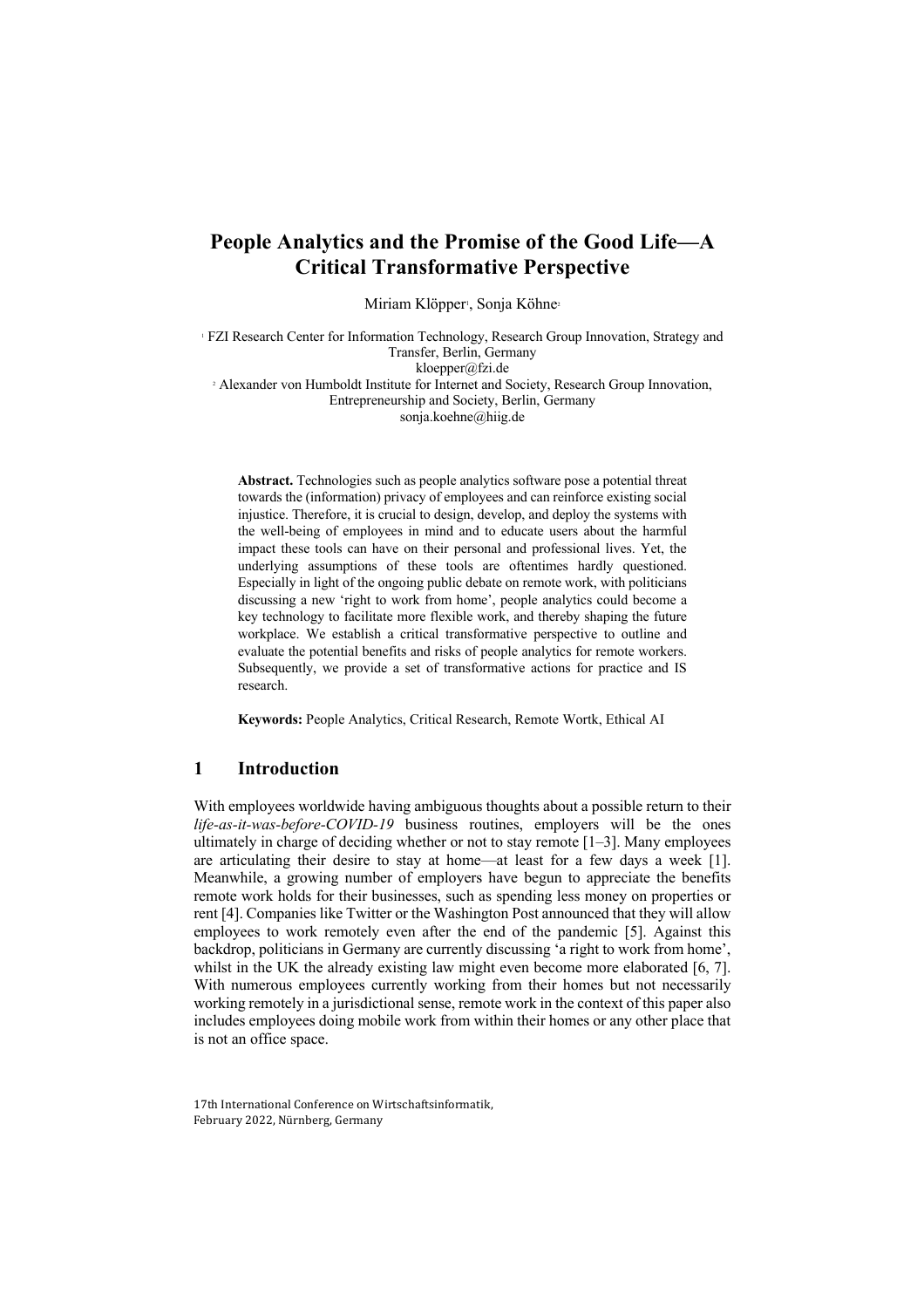However, this trend towards more remote work goes hand in hand with a number of second-order effects [2]. Increasing amounts of data generated by employees (e.g., Zoom calls or Microsoft Teams chats) are leveraged to build data representations of them and analyzed to improve employee decisions. The new data generated during COVID-19 will very likely shape organizational practices and policies in the years to come [2]. Methods and tools for analyzing this data (automatically) are frequently subsumed by the umbrella term people analytics (PA). PA is defined as the use of descriptive and predictive analytics to generate 'actionable insights' into an organization's workforce and thereby optimize decision-making, performance and employee experience [8].

On the one hand, PA plays a crucial role in enabling the supervision and management of dispersed teams. Shaken by the threat of the COVID-19 pandemic, many companies jumped to new tools and systems that allowed them to lead (and control) teams at a distance [9, 10]. On the other hand, employees too looked for quick ways to adapt to the new situation and improve their self-organization. In this context, PA was frequently portrayed as a quick fix for both employees and employers during the ongoing COVID-19 pandemic situation. PA promises to enable team leaders and employers to get insights into the productivity of their teams, even over long distances, and thus allegedly helping them perform their tasks as supervisors [9, 11]. However, beyond the organizational enabling character, the COVID-19 pandemic has given rise to PA tools that are considered as sheer surveillance software or 'bossware,' raising both labor law-related and ethical questions [12]. Some of these tools (e.g., Hubstaff, InterGuard) even go as far as recording and analyzing keystrokes and mouse movements, taking regular screenshots, or accessing camera and microphone [12, 13]. The tools are also able to perpetuate social injustice such as discrimination of marginalized groups [14].

Though reliable numbers on the exact adoption rate are rare, the incorporation of PA features into widespread applications like Microsoft 365 indicates their growing relevance. The majority of PA tools are coming from and are designed for the US-American market (e.g., Microsoft Workplace Analytics, Workday, Officevibe). Regulation for German companies, for instance, operating within the scope of the General Data Protection Regulation (GDPR) [15] and the Works Council Constitution Act [16] restricts some PA functionalities such as performance monitoring. Nevertheless, the trend towards using PA applications also continues growing in Germany [17]. Yet, the vast amount of PA-related literature takes a global or US-American perspective [2, 14, 18]. Literature focusing on the diverse implications for European markets such as Germany is scarce. In particular, the context of PA in remote work scenarios urgently requires scholarly attention. Against this backdrop, by reevaluating PA in light of the disruptive changes in the workplace brought about by the COVID-19 pandemic, we see a need for a better understanding of PA's risks and benefits. Falling back on the work of Giermindl et al. [14], there exist major risks for employees in the context of remote work. Despite the perils, PA has the potential to catalyze new forms of work, especially by its capability to enable remote (self)leadership. However, there is a research gap regarding both the risks and the ethical aspects of PA, especially in the context of remote work [12, 14, 19].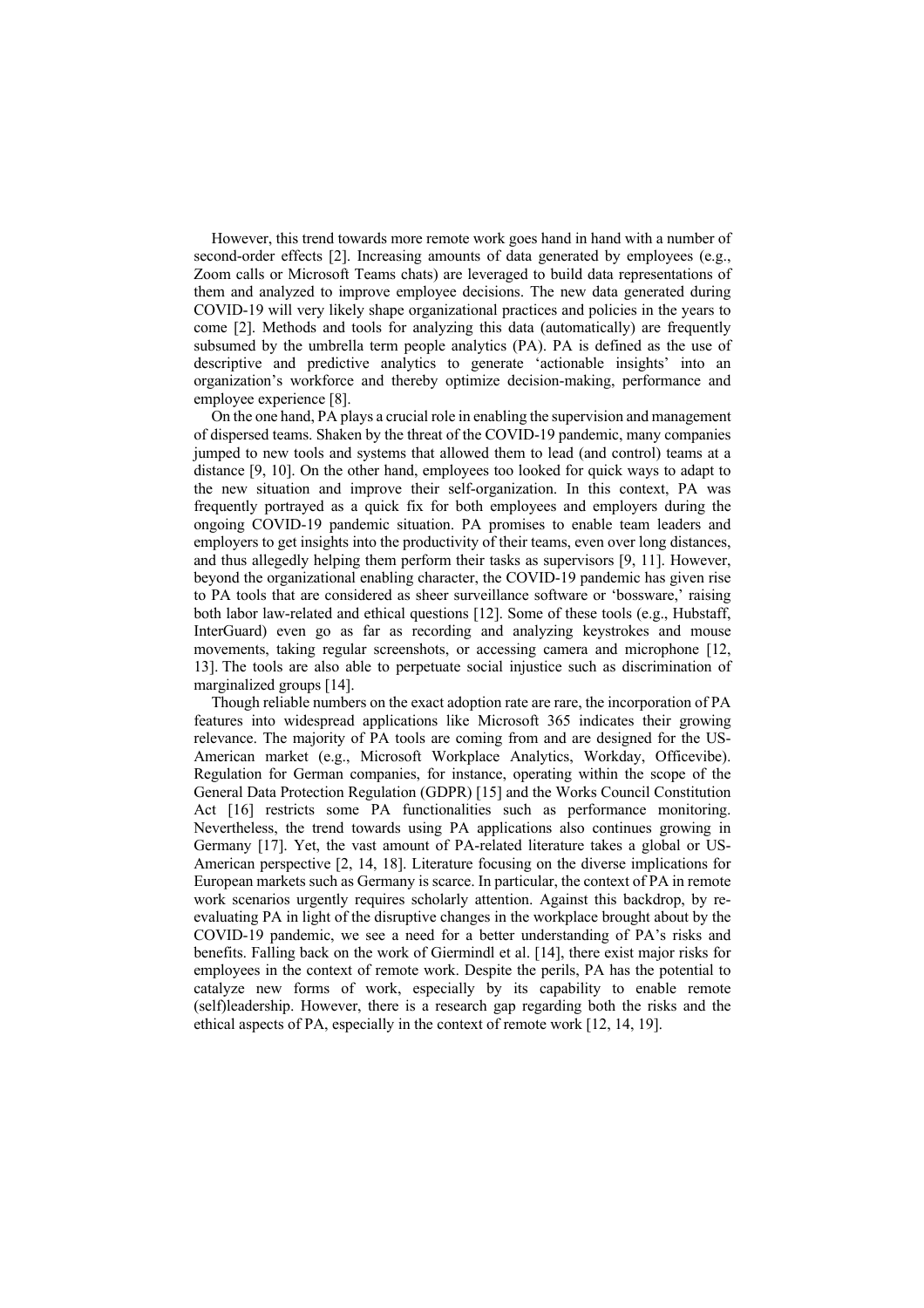We summarize our research endeavor articulating the research question: *What transformative actions are required to achieve a PA practice that is in the interest of employees?*

Following Alvesson and Deetz [20], Cecez-Kecmanovic [21], and Myers and Klein [22], we approach this research question by taking a critical research perspective, which consists of three subsequent steps: 1) generating insights, 2) articulating critique, and 3) proposing a transformative redefinition [23]. In the context of Information Systems (IS), critical research evaluates a wide range of social issues regarding the use of information technologies and its consequences, including but not limited to 'freedom, power, social control, and values' [24]. As deploying PA raises concerns towards all of those social issues, applying a critical research approach appears suitable to disentangle and elaborate those concerns. Doing so, we derive a set of transformative actions for the European, especially German, context.

The contribution of the paper is threefold: First, it contributes theoretically by providing a thorough theoretical evaluation of PA in the context of remote work, revealing benefits and risks. Second, it provides a practical contribution by raising awareness regarding the potentially critical use of PA—beyond a scientific perspective. Third, a transformative contribution is provided by identifying a set of actions needed to achieve an employee-centered use of PA. The remainder of this paper is structured as follows. In the next section, we provide the theoretical foundation on critical research and related work investigating PA. We deduce why it is important to discuss the use of PA software in remote work settings critically. It is based on a comprehensive body of literature stemming from IS as well as the social sciences and ethics, which was identified by performing a hermeneutic literature search. We identified relevant literature following the methodological guidelines for hermeneutic literature reviews provided by Boell and Cecez-Kecmanovic [25]. Next, section three describes our findings of analyzing the context of PA in remote work through the lens of critical research. By expounding the concepts, benefits, and risks underlying PA application in the changing context of remote work environments, we provide an informed foundation to adopt a critical perspective [21]. In section four, we derive five transformative actions needed to achieve a PA practice that is in the interest of remote working employees: low-threshold education, diversity, participation & empowerment, transparency, and regulation. We conclude our work with remarks on the limitations and notes on the importance of further research towards both the digital components of remote work as well as on the necessity to develop a novel ethical or critical discourse.

## **2 Theoretical Foundations and Related Work**

#### **2.1 Critical Research**

At the heart of critical research are questions of ethics and morality, aiming for emancipation and societal improvements [24]. In the remainder of this paper, the terms 'ethics' and 'morality' are used in a tradition following Kant, using morality as referring to given and accepted norms and ethics subsequently providing a theoretical framework for them [26] . Critical research, based on normative values, therefore, differs from other theory-driven IS approaches. It argues that one certain way of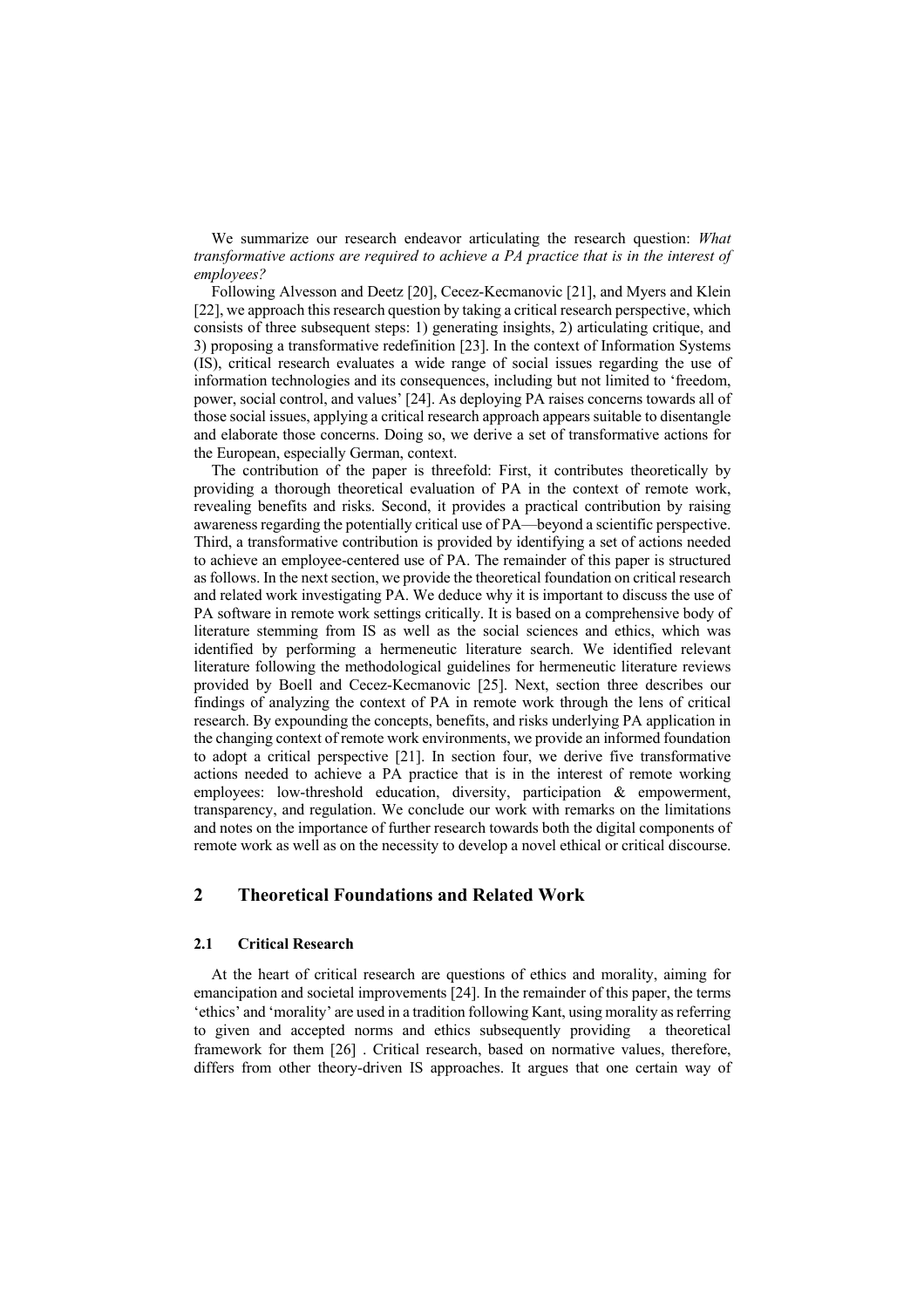deploying a technology "[...] is better than another in a moral or ethical sense" [24]. The goal of critical IS researchers is an ongoing questioning of the development and use of information technology that is controlled by an interest group pursuing profit maximization [27]. Although originating from foundations established by classical philosophers such as Aristotle or Plato [28, 29], early modern philosopher Machiavelli [30] as well as enlightenment period philosophers Locke and Hobbes [29], critical research in IS today is closely linked to the work of Foucault [31] and, consequently, to the philosophers of the Frankfurt School (e.g., Adorno, Marcuse, Horkheimer), especially Habermas and Critical Social Theory [27, 31, 32]. A major focus of Foucault's work are power relations, which play a prominent role in the discussion of a right to work from home and the deployment of PA technologies. Critical research in IS reveals how information technology is embedded in organizations, how it contributes to empowerment or oppression of peoples [31] and develops an understanding of the experiences and positions of the people affected by the system [27]. Therefore, its purpose includes, for example, generating knowledge to catalyze change, helping emancipate and giving a voice to marginalized groups and actively shaping IS practice [27]. Highly established methods in critical (IS) research are, but not limited to, case studies, ethnographic field work and conceptual studies [22]. Those methods have in common that their focus is set on understanding the possible negative social impacts of a certain technology. Distinctive about the critical method is especially the mindset of the researchers who deploy the method. Critical researchers are seeking to find evidence to support their already existing beliefs [27, 31, 33, 34]. Reviewing IS critical research literature, Falconer states that it can serve as a tool to bring about valid and vital critique of IS research and guide it towards serving society [35]. Recent IS literature in PA-related contexts employs critical research to investigate algorithmic decision-making and management. Young, Zhou, and Venkatesh, for instance, review literature on emancipation research—a key concept in critical research [36]. They emphasize emancipation research's usefulness for developing adaptive algorithms to compose work teams and assign tasks to its members [36]—a common PA use case. Similarly, they emphasize the literature stream on "IS use for domination of workers through surveillance-enforced punishment systems and other forms of computermediated control" [36]. Cecez-Kecmanovic, Marjanovic, and Vidgen investigate harmful social effects of automated algorithmic decision-making through a critical research lens [21].

To summarize, even though critical research has deep historical roots, it is evident that it is still applied to approach contemporary issues. Therefore, it appears relevant and necessary to deploy critical research to point out possibly harmful PA practices in remote work environments. As Cecez-Kecmanovic and colleagues put it, "[c]reating knowledge as a catalyst for change" [21] is vital, so users of technologies such as PA can make informed decisions and, ultimately, "IS researchers are uniquely positioned to inform these decisions—the making of these futures—through research and commentary" [37].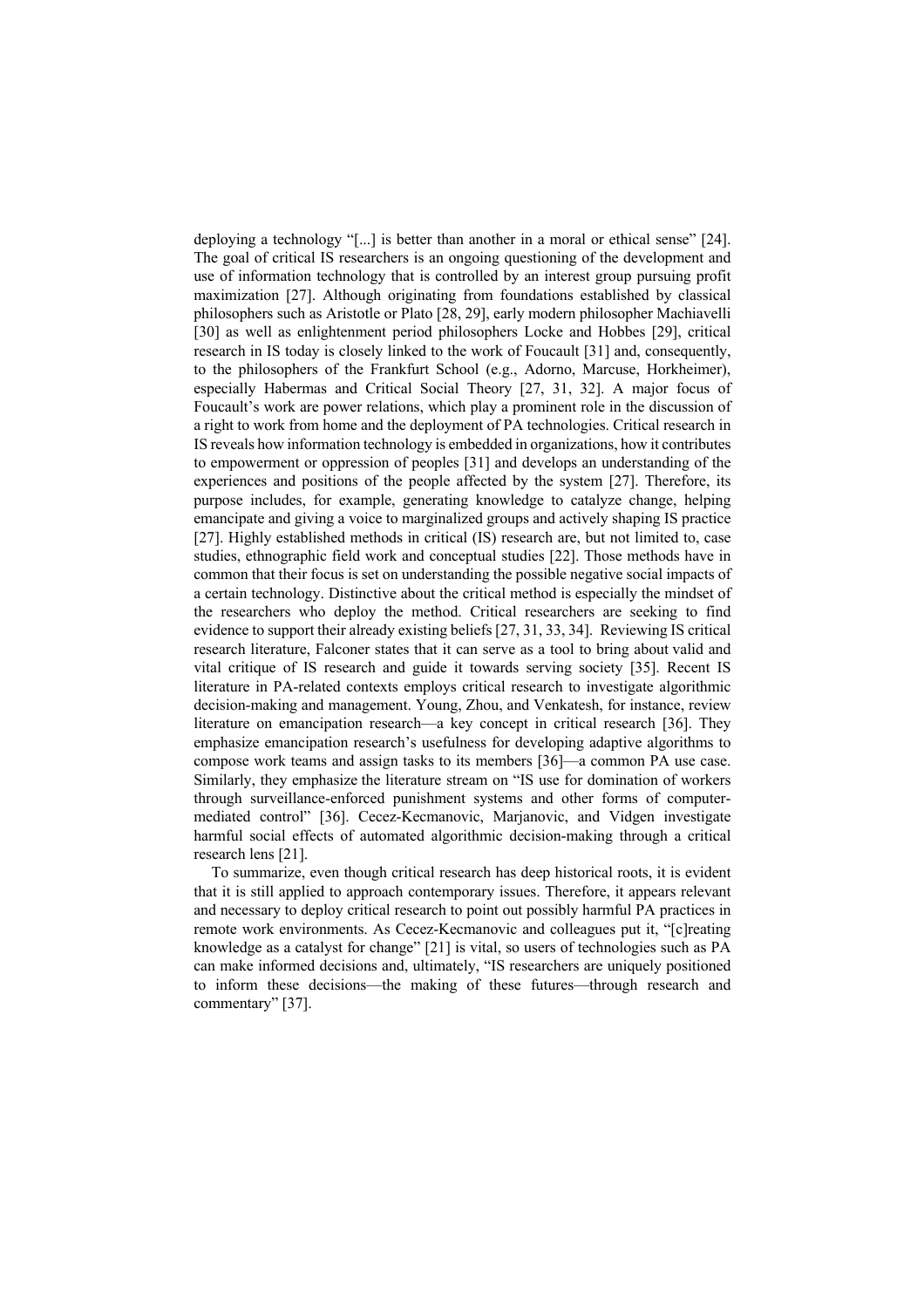#### **2.2 People Analytics**

The trend towards data-driven people management has dominated the field of human resources (HR) for many years [38]. PA tools use employees' behavioral data and combine it with external data to improve, for instance, managerial decision-making and performance [19]. While these management approaches were previously prevalent in the gig economy, often termed algorithmic management, they have recently extended to the realm of traditional organizations [39]. During the COVID-19 pandemic, the debate around PA tool usage gained momentum, as it supports supervising and managing employees even at a distance. Furthermore, while collaborating digitally, employees generate increasing amounts of behavioral data, ready to be analyzed by PA tools [2]. PA tools increasingly incorporate features leveraging sophisticated statistical models (frequently referred to as machine learning or artificial intelligence). The term artificial intelligence (AI) refers to a set of technologies that adaptively interpret large amounts of data to solve complex problems, identify patterns or make predictions, thereby performing human-like cognitive tasks [40].At its core, PA is a continuation of a long history of management tradition that places increasing value on quantifying, measuring, and ranking performance [41]. However, treating employees as quantified data rather than cultural beings contrasts humanistic approaches to management [42]. By automatically analyzing various metrics (e.g., time spent on particular tasks, frequency of communication with specific colleagues, CV content), PA is used in a wide range of HR practices, such as hiring decisions, performance management, and retention [39]. Current studies on PA come primarily from the management discipline—especially human resources—but the field of computer science is also increasingly concerned with it. As the research on PA is currently primarily conceptual, and the few empirical studies frequently illustrate anecdotal evidence [14, 43], Tursunbayeva et al. [12] emphasize the need for primary PA research. The current state of literature shows a clear optimistic, business- and technocentric tendency hailing it for its data-driven objectiveness and efficiency [44]. It is evident that studies investigating the downsides and unintended consequences of PA still remain rare [12, 14, 19]. This comes as a surprise, considering the major challenges of using data science in HR processes due to their complexity, ethical and legal concerns, and their high-risk social implications [14, 45]. While formal research on ethical considerations remains rare, some grey literature points out ethical issues towards HR practitioners [12]. In their scoping review, Tursunbayeva and colleagues [8] pointed out that the majority of publications on PA and ethics are not empirical studies but rather discussion papers, technical descriptions, or blog posts, often written by industry sources.

Compared to literature on people analytics, research on remote work contexts has a long history and is widely established. In particular, organizational and management studies, computer science, communication, but also industrial and organizational psychology have discussed this topic [46]. Most studies on remote work are in the management disciplines of human resource management and management of technology and deal with personnel and technological issues [47]. Existing research elaborately discusses the opportunities and risks of remote work for both employees and employers [46–48], portraying remote work as a highly ambivalent topic [49, 50]. While some researchers emphasize the autonomy and flexibility it grants employees [51], a dominant theme in literature is surveillance and control [52, 53]. Especially the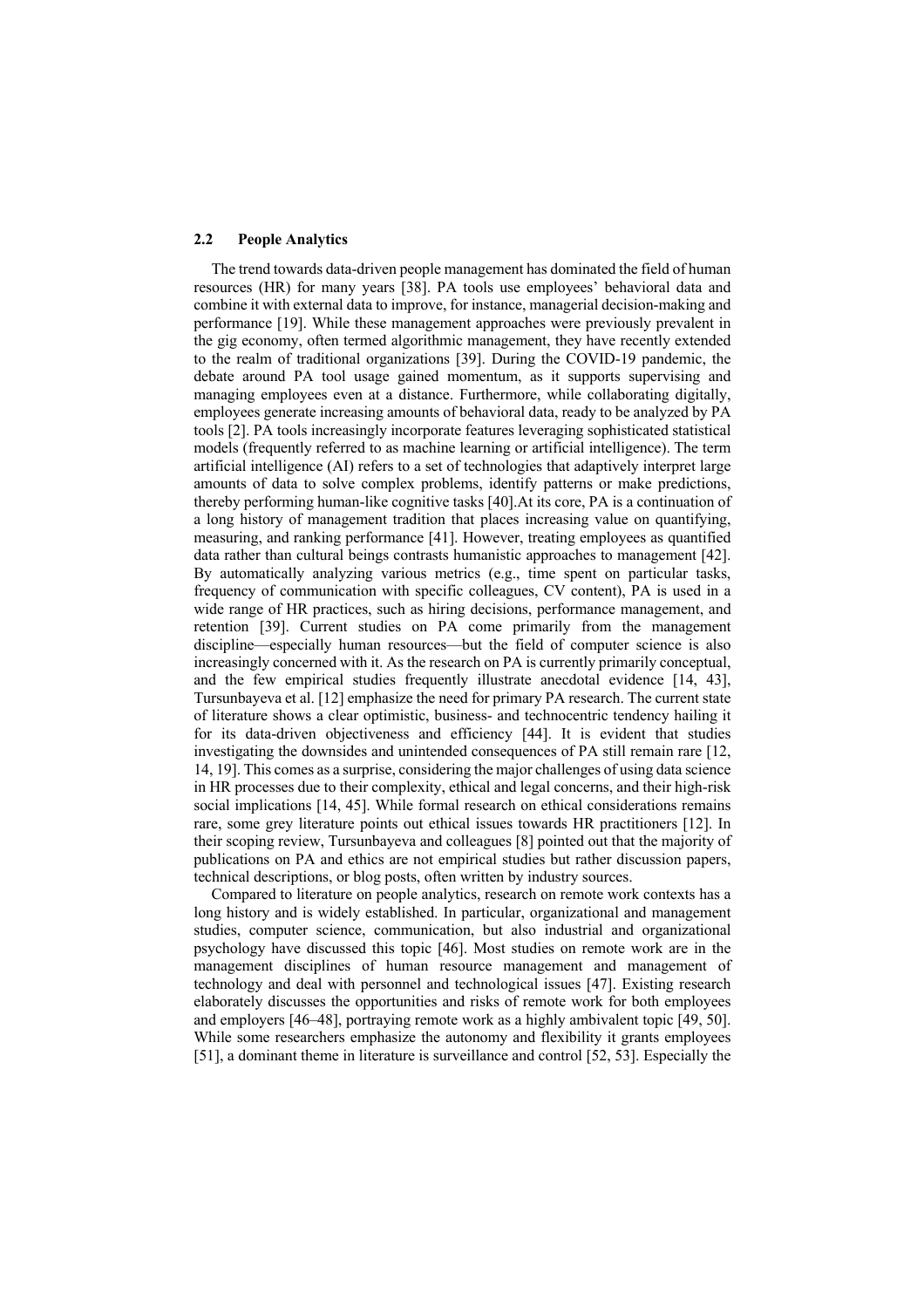metaphor of Foucault's panoptic control is widely used for remote work in organizational and management studies [54]. In regard to technology, current research on remote work is primarily concerned with visibility and communication technology [52, 55, 56], while research on automated data analytics remains underrepresented. Meanwhile, the COVID-19 pandemic, perceived as "the ultimate work-from-home experiment" [48], thereby propelling a new paradigm of work that differs significantly from the hierarchical top-down approach of traditional management [37, 50]. In summary, researchers call for in-depth research on the risks of PA [14], which critically evaluates the assumed affordances of PA [42], as well as on PA's ethical aspects [12, 19]. Furthermore, this topic requires further investigation in light of recently increased remote work [2]. Our research endeavour seeks to fill of this existing research gap.

## **3 Critical Transformative Assessment**

As the deployment of people analytics technologies in remote work contexts increases, it appears all the more urgent to thoroughly evaluate their benefits and risks in a critical manner. In the following section, we will therefore discuss the implications of PA for employees, both in traditional office-based settings and working from home. The literature was derived by using a hermeneutic approach for conducting literature searches [25], which is more in line with the philosophical roots of the critical research approach as opposed to the systematic literature review [21, 57]. The deployed hermeneutic approach is centered on engaging with literature and discourse on PA as a technical system as well as algorithmic biases and remote work. In line with the critical research goal to gain insight [23], we will explicitly address moral and ethical challenges. As this assessment will enable us to offer critique and subsequently derive specific transformative actions, this stage is a "critical transformative assessment".

#### **3.1 Benefits of PA**

Advertising promises and discourse around PA have led to high expectations of the capabilities of these systems [58]. Especially the abrupt switch to remote work caused by the COVID-19 pandemic has made PA seem like a quick fix to some employers to ensure business continuity and regain control over their workforce. For employees, however, PA systems are highly ambivalent. On the one hand, they can enable surveillance and monitoring. On the other hand, the monitoring can also be used for predicting burn-out risks by analyzing emails [59] or evaluating stress levels by analyzing mouse movement data [60]. The benefits could be particularly helpful for employees working from home, as their signals of overwork are often overheard [55].

More generally, PA aims to improve the quality of decisions by using objective metrics across all employees [61]. This may be particularly relevant for remote workers who compete with onsite workers for promotions and rewards while suffering disadvantages of less physical visibility [62]. Similarly, women and members of other marginalized groups could benefit from objective ratings.

When advertised to remote workers, the potential of PA to offer individualized and personalized feedback to individual employees is often emphasized. The need to selforganize is often cited as a major challenge of remote work, where much of the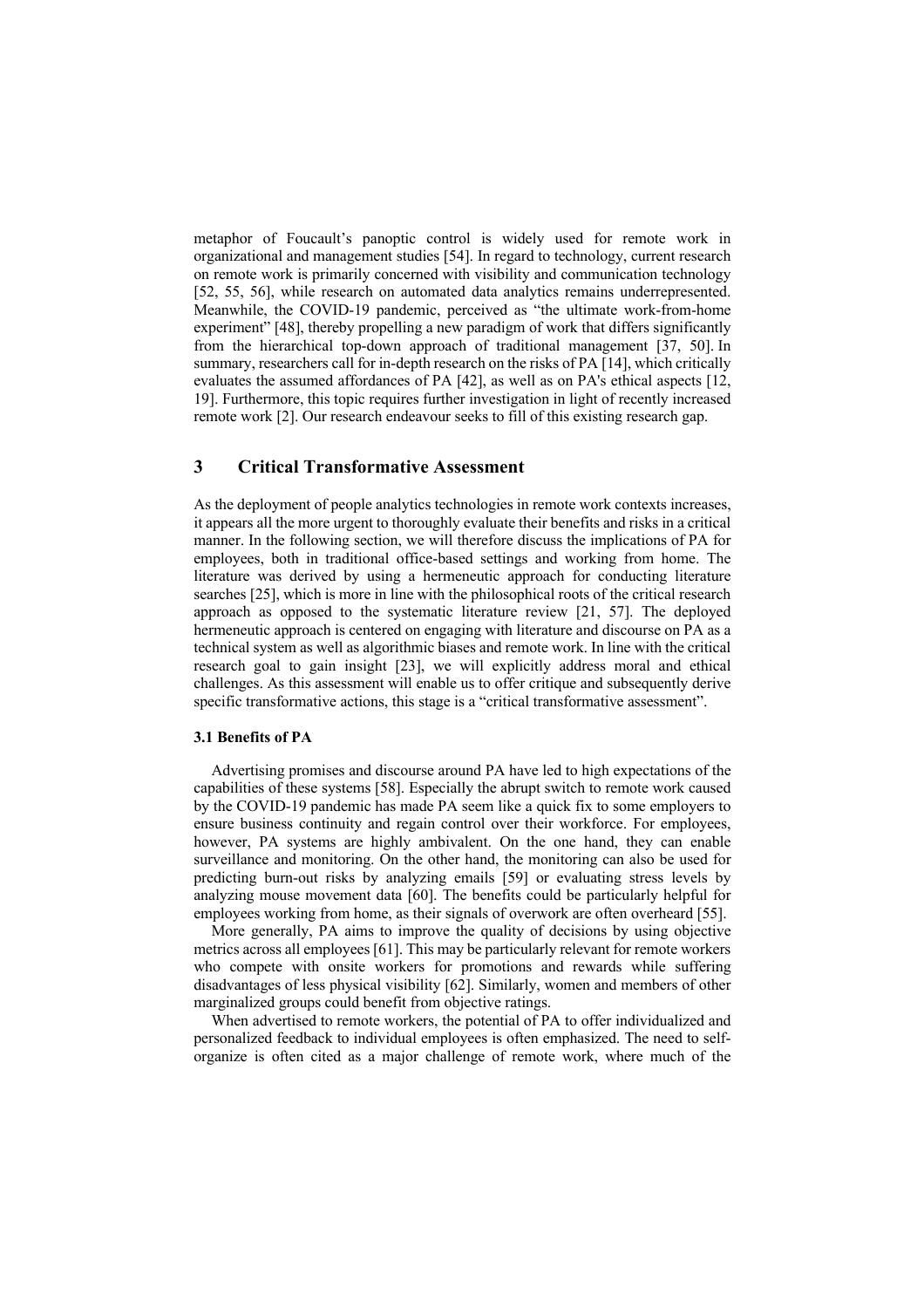responsibility is transferred from employer to employee [49]. The principal value proposition of PA is thus to improve the performance of individuals and the company. However, the potential of efficiency gains not only applies to employees. HR and line managers also benefit from PA systems that take over some of their traditional tasks, like selecting or evaluating the performance of employees. Meanwhile, the systems are capable of processing much larger amounts of data than human managers ever could.

In light of these benefits, PA technologies may become a key enabling factor of remote work, thereby promising "the good life" of flexible and autonomous work at the expense of sharing vast amounts of data with the employer.

#### **3.2 Risks of PA**

To realize the potential benefits of PA for remote workers, a thorough evaluation of risks and ethical challenges is crucial. In practice, however, many organizations are already using or actively planning to use PA, thereby exposing their workforce to various risks, ranging from privacy and autonomy to well-being [18]. Compared to middle and front-line managers, top managers are often overly optimistic about PA usage [39]. In this context, underlying assumptions of PA too often remain unquestioned and can lead to unintended consequences. Regarding management, employing PA assumes that 1) managing people is a rational process, 2) more data leads to better decisions, 3) more efficient and consistent people decisions (through algorithms) are desirable [42]. Three further assumptions that are more related to the technology are that 1) algorithmic decisions are superior and more reliable than human decisions, 2) analyzing historical data can predict human behavior, 3) human workers can be optimized just like machines[14]. Deriving from these underlying assumptions, Giermindl et al. [14] identify specific PA's perils, which we discuss next in the context of remote work.

*Myths of control*. Quantifying and measuring human behavior can lead to an illusion of control in a world that is, in fact, unmanageable [41]. Or, as Power [41] puts it, an attempt to "produc[e] quantity from quality for invented accuracy." This datafication of humans can lead to severe ontological harm [21]. Ontological harm becomes prevalent when a certain group is represented in a certain way within the data used to train the underlying algorithm of a PA system. The decisions made by the system then continue to determine the possibilities of *becoming* for the individual. This already causes a notable and much discussed discrimination of groups, for example in the context of crime-predicting software in the USA [63–65]. These risks can be exacerbated, particularly in fully remote work environments, where personal contact between employees and managers is absent.

*Self-fulfilling prophecies.* Jarrahi et al. [39] describe the tendency to blindly follow recommendations of PA "cognitive complacency" (as compared to algorithm aversion). This is fueled by high workloads and time constraints [39]. During the COVID-19 pandemic, many organizations had to make the switch to remote work quickly and abruptly, which also required a quick fix to manage their remote workforce, thereby potentially not approaching algorithmic decisions with an appropriate critical attitude.

*Path dependencies*. Reducing employees and their individual behavior to numbers, especially while analyzing historical data, can restrain diversity [12]. Processes are path dependent when the order of how events are happening is affecting the way further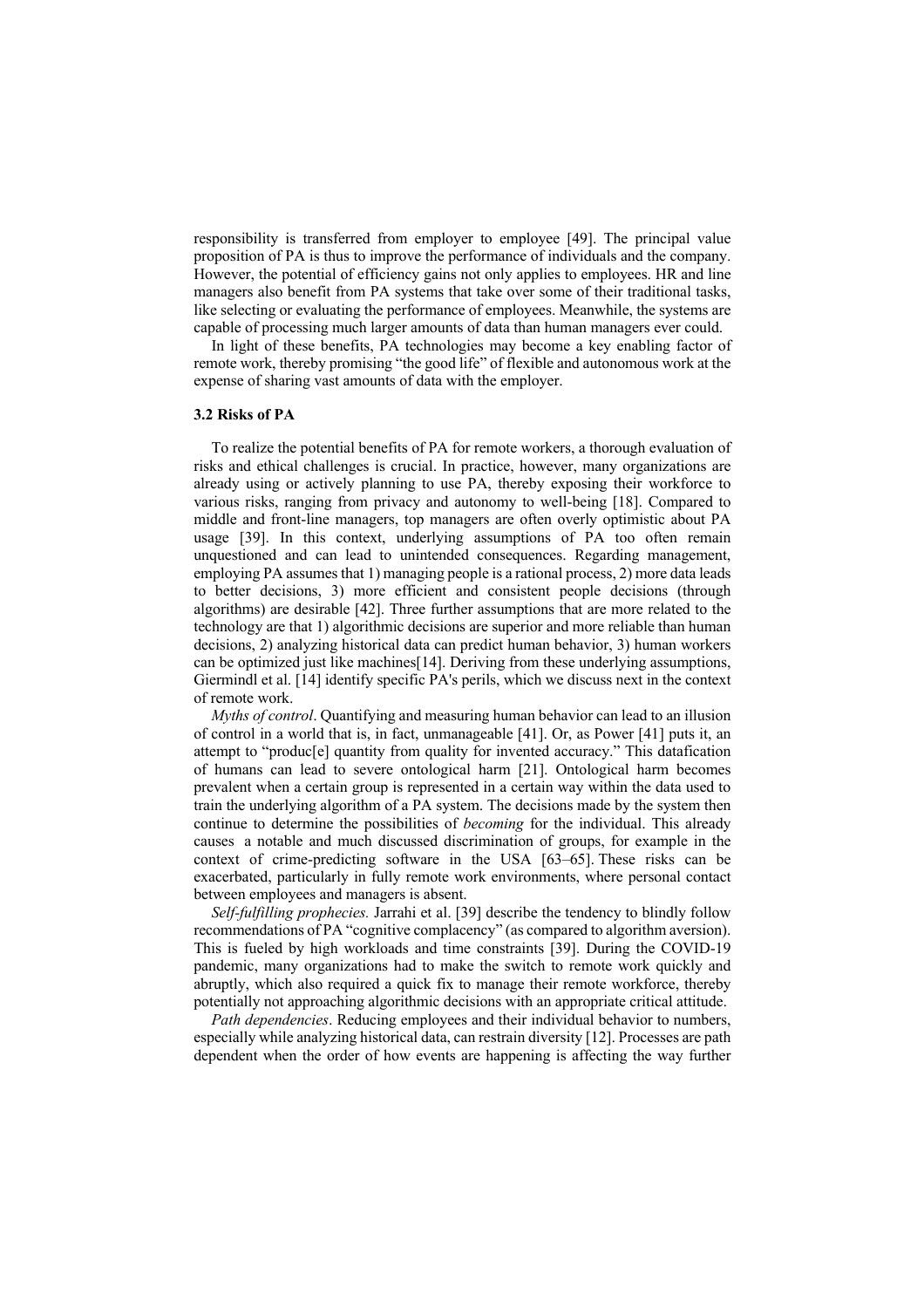events are going to happen [66]. In the PA context, this could for example mean that a company that always hired preferably a certain group of people might even hire less diverse people with the support of a PA system. PA tools threaten to inherit and operationalize biases and inequalities pre-existing in the organization [12]. Being exposed to these risks creates a "bias burden" [67] for employees.

*Reduced transparency and responsibility*. Employing PA systems, especially those that include black-box machine learning features, are difficult to understand by employees, their representatives, and even employers that buy them. If how the systems arrive at their decision is not transparent, it also reduces the potential to track responsibility for decisions. This also places a mental burden on employees, who have to make a substantial effort to understand how the systems work [67]. In remote work environments, employees receive less support by, for instance, work representatives to identify and take action against these issues.

*Reduced autonomy and human reasoning.* Gal and Stein [19] adopted a virtue ethics approach based on Aristotelian views on ethics. They argue that the use of PA "can create a vicious cycle of ethical challenges," namely algorithmic opacity, datafication, and nudging. Thereby, they "limit people's ability to cultivate their virtue and flourish." The systems shape the behavior of employees and managers, for instance, through nudges, thereby inhibiting their autonomy [12]. These nudges are especially relevant in the context of self-organization features frequently advertised in the context of remote work.

The risks are further intensified by the declining influence of trade unions [12] and the fact that the decision on what is ethical and acceptable is often left to HR or IS practitioners, or even vendors of the systems, rather than experts specialized in behavior and ethics [68]. Therefore, aside from data skills, algorithmic competencies also need to include critical thinking, that is, equipping employees to question and challenge the decisions of PA systems [39]. Compliance with ethical guidelines is a key success factor for PA projects, further emphasizing the topic's relevance for employers [12].

### **4 Transformative Actions**

In this section, we derive five key questions  $(KQ)$  to address the formerly identified risks emanating from the use of PA. These key questions address both the deployment of PA in the remote work context and in the regular office-based setting and are derived with existing EU regulations, especially German law, in mind. Our five key questions lead to a set of transformative actions (TA) that will help to shape an inclusive, nondiscriminatory, and employee-centric PA usage. Beyond, each transformative action is a specific call for action for IS research. However, they should not be considered final answers for the key questions; they rather constitute indications for how the IS community should or might respond to the increasing use of PA. Some of the KQ and the TA are closely intertwined and reciprocal. Depending on the perspective, multiple approaches to answer the key questions are conceivable. Harm, for instance, in the form of discriminatory actions, may be tackled from a mere technological angle (e.g., by establishing more accurate algorithms) [21]. Within other ontological approaches, the technological components and the possibilities to solve algorithmic harm by fixing the data are seen as mitigations to the problem–they do not constitute the problem in itself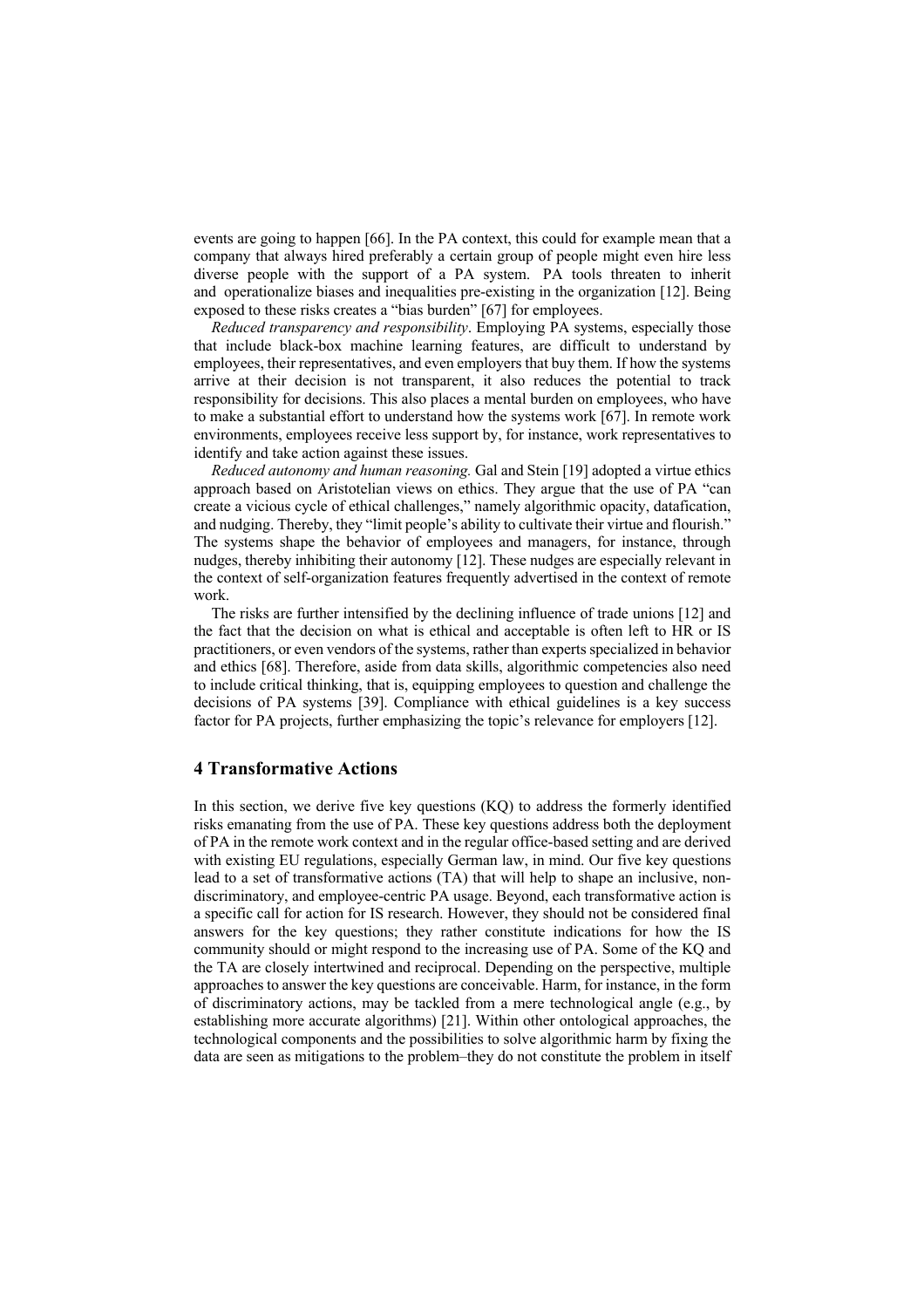[21, 69]. Algorithmic harm can reflect societal problems, as it mirrors problems such as gender inequality and discrimination based on income, education, or religious beliefs [70, 71]. Our proposed transformative actions aim at both those broader social issues and the technological execution of algorithmic harm. We elaborate the KQ and TA in the following, by putting them in "a wider cultural, economic and political context  $[23]$ ."

#### *KQ1 How can employees use PA in a beneficial manner?*

*TA1 Low-threshold Education* A highly assertive TA is to educate people so they can assess the potential risks and benefits of a certain technology, in this case PA. This is currently not happening and the state of the available literature makes it a difficult task for employees to understand the full scope of automated personnel management. Recent studies show that public knowledge regarding AI and AI-based technologies is limited [72]. In Germany, companies are obliged to gain the workers' permission before collecting and analysing their data [56]. If employees do not understand what they (dis)agree to, this law falls short on reaching its full potential. However, education does not necessarily have to take the form of written texts. IS researchers in particular can support the process by creating low-threshold methods to support users ability to assess potentials. The discipline can draw on established methods and many years of experience, including the development of badges or dashboards. The development of chatbots to support workers with a low affinity towards technology, especially in the context of remote working, can also be driven by the IS community. Further, IS research could participate in the development of transparent design of applications that collect personal data and detecting design mechanisms of PA tools that are specifically trying to build trust in situations that demand skepticism of the user.

*KQ2 How can AI-practitioners mitigate social injustice?*

*TA2 Diversity* In general, the lack of research on inclusive and non-discriminating PA is striking. We attribute this circumstance to the overall lack of attention towards this topic beyond the scientific domain and the still-existing stereotypes within (information) technology-related fields. Statistical models within PA systems are regularly trained using publicly available or historical corporate data. This data is often inherently biased, with some groups and characteristics being overrepresented and other groups being virtually non-existent. Thereby, PA systems can inherently reflect and amplify existing historical inequalities [70]. Incorporating more diverse teams of programmers increases the chances that those historical inequalities will be detected before an algorithm is deployed to make decisions that affect human lives. "[...] [a]pproximating diversity and inclusion concepts within an algorithmic system can create outputs that are informed by the social context in which they occur" [70]. Consequentially, three major technological solutions should be considered and developed further by (IS) researchers: de-biasing [73, 74], algorithmic auditing [70, 75] and an enhanced process of data collection [76].

*KQ3 How can we support the establishment of an employee-centred use of PA?*

*TA3 Participation & Empowerment* In Germany, a recently established law actually makes the involvement of the workers' council mandatory in all matters concerning the digitalization of work as well as regulations about remote work in a company [16]. The fact that these councils are now forming even at large technology companies such as Google is an important step towards more participation on the PA developing side.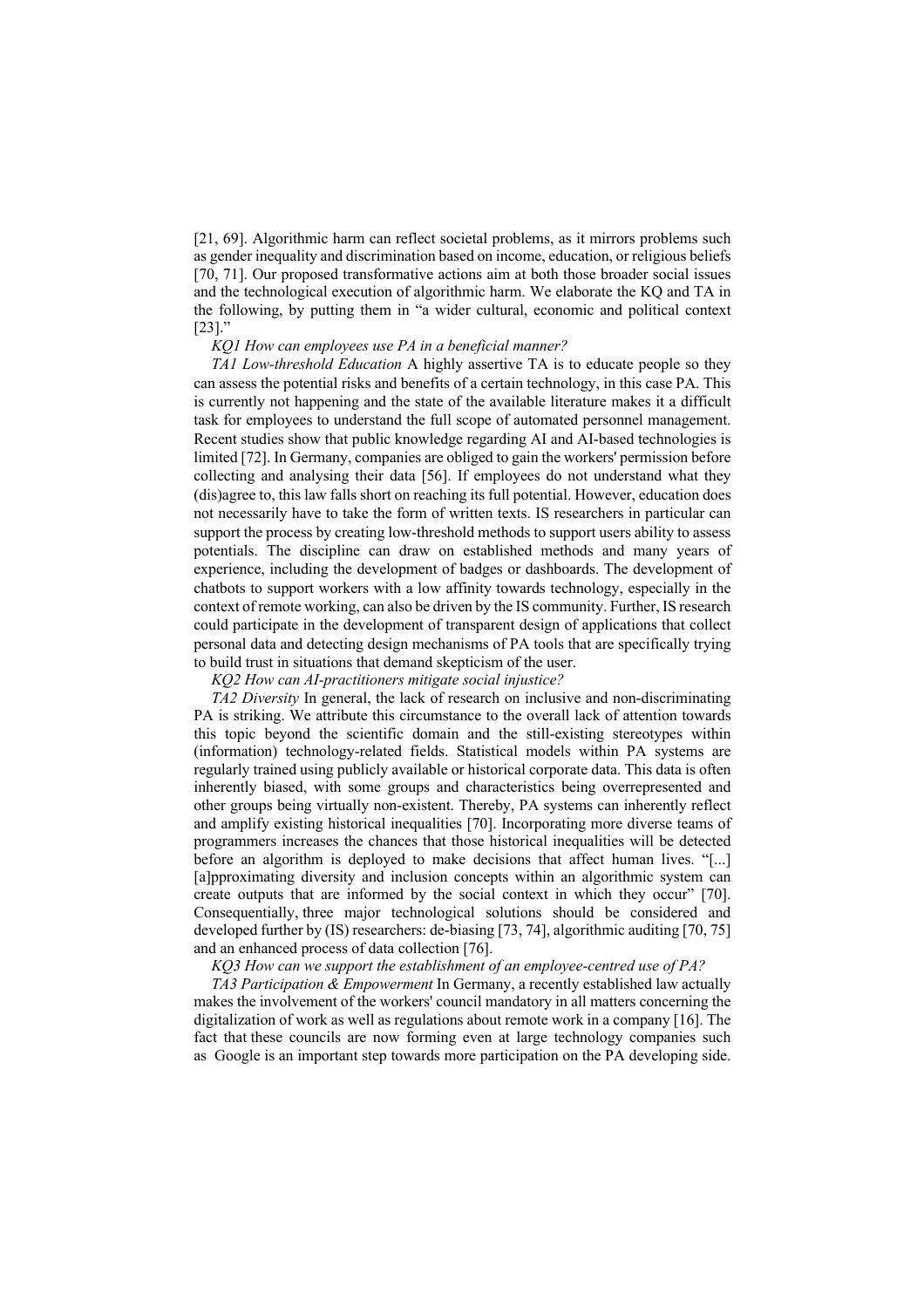On the downside, there are frequent reports of large companies preventing and even punishing the process of establishing Empowerment means establishing a culture in which employees dare and have the courage to express their honest opinions freely. Thereby, empowerment constitutes a necessary basis for sustainable participation. Combining both empowerment and participation is imperative for companies to be able to develop a consensus on the use of PA. To foster empowerment even in dispersed teams, digital means of communication can be utilized. IS research should focus especially now, in the light of the current disruption happening to the traditional workplace - on digital empowerment. There is already a stream of research focused on digital collaboration tools or enterprise social software (ESS). This should be complemented by studies focusing on the social implications of PA and the intertwinement of PA and ESS. For example, how does it affect employees when they feel like they are constantly visible, even just by means of data-representation? Does the use of PA invade their privacy on a different level when they are at home vs at the office?

#### *KQ4 How can a regulatory practice be enabled by means of technology?*

*TA4 Transparency* It is paramount that employees are able to understand what data is being collected from them and how it is being used. In addition, when PA is deployed, decision-makers must also be clear and aware of how these tools work. In this context, transparency also means being able to comprehend these critical areas in an opensource manner. "It is also acknowledged that PA is an emerging innovation with asyet-unknown consequences, and organizations need to envision and mitigate potential risks as PA projects are happening. This need might be termed "anticipatory ethics" [13]. Transparency is also needed to enable both internal and external algorithmic audits, and a necessary antecedent for an appropriate regulation. Transparency, though, can also be achieved by clarifying the technical process or explaining the events that lead to a final decision. IS research could react to the current intransparency by developing checklists or guidelines that are accessible for employees.

*KQ5 How can an employee-friendly use of PA be ensured?*

*TA5 Regulation.* The European Commission recently proposed a regulation of AI. According to this proposal, AI applications are subject to strict regulation, so they do not pose risks towards the " [...] safety, livelihoods and rights of people." [77] The new legislation considered AI-technology used in the context of "employment, workers management or access to self-employment [...]", as high-risk applications. Those proposed rules are not yet in action, could one day become implemented in all member states of the European Union. At present, however, the states have to rely on existing laws. Nevertheless, the General Data Protection Regulation (GDPR) already serves as a strong regulation tool. Regulation is probably the most challenging TA, as it has as a prerequisite that both transparency (TA4) and education (TA1) have been implemented. Until a consensus on legislation at the EU level is reached, companies themselves have a responsibility to develop their own ethical guidelines both independently and participatory with the involvement of workers' councils and unions (TA3). Research is necessary to evaluate PA systems and ensure that regulations are made in the best interest of the employees, but also do not prevent technological progress. IS research with a longstanding experience in evaluating business systems and the human – machine – interaction should take up the topic of PA on a larger scale, as research on the matter still remains scarce.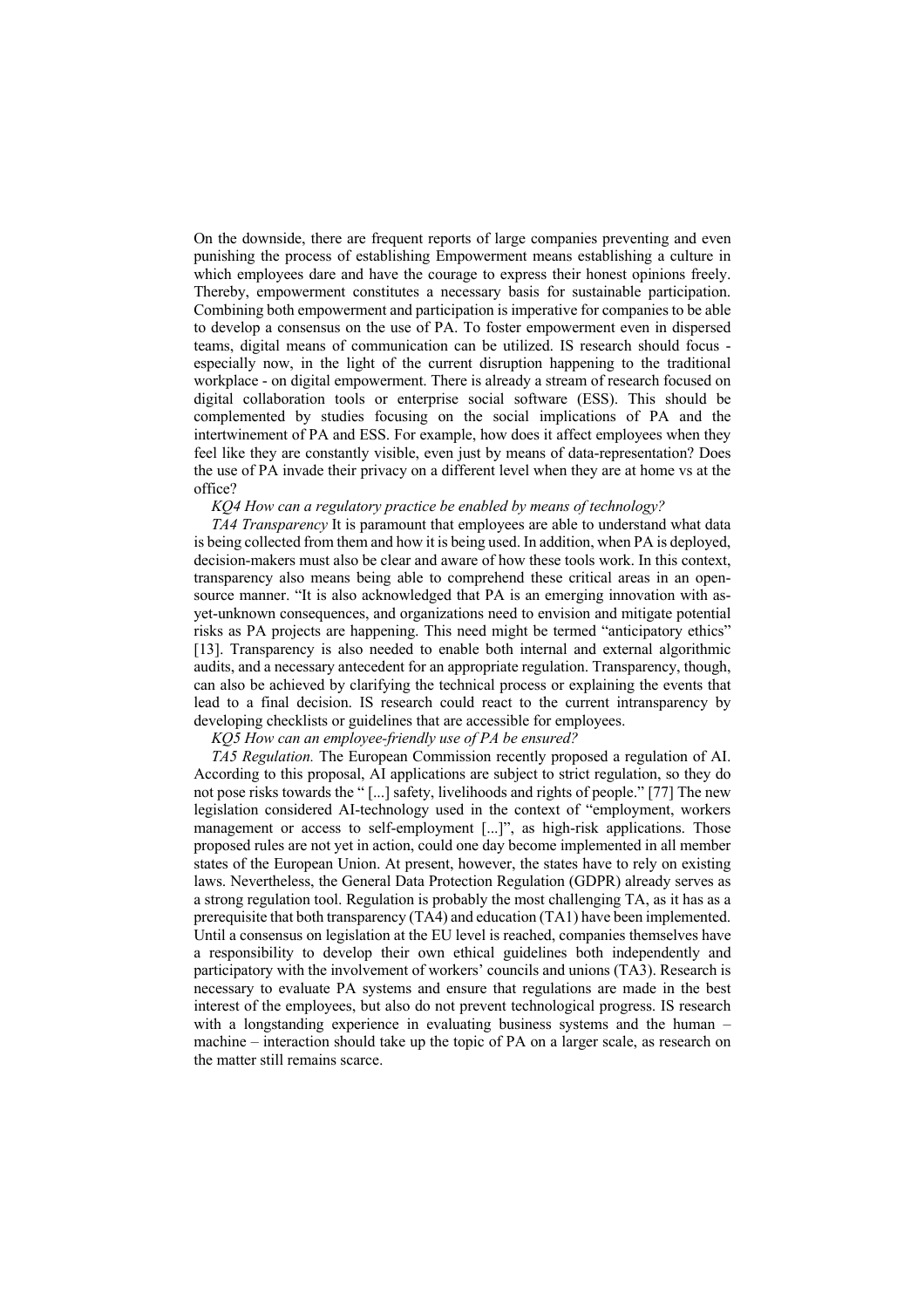## **5 Conclusion and Call for Action**

Research on the risks of PA remains scarce, even though a number of authors recognized their occurrence and pointed out the research gap [12, 14, 19]. With the majority of existing research focusing on benefits of PA, our paper extends the current debate by directing scholarly attention at the underrepresented risks for employees. By adopting a critical transformative perspective on the findings from current literature, we were able to assess both the risks and benefits of PA through the lens of critical research. This resulted in the proposal of five Transformative Actions, which can be seen as guidelines to direct scholarly attention towards the matter. Society is no longer at the point where it can discuss whether or not PA will be used at the future workplace, society is already at the stage where we have to make policy decisions so that we might benefit from the application of the tools in the best possible way whilst diminishing the mitigations caused by the systems [14]. Discussions and scholarly debates must be directed towards an inclusive and beneficial PA practice that keeps the employee in mind. Within the TAs, some actions can and should be put into practice immediately. First, research should be directed towards establishing low-threshold educational materials as well as badges or certificates (TA1). This is a minimal effort solution for researchers in the field and would contribute tremendously towards a better PA practice. To enable workers' councils and unions that are already aware of the risks emanating from PA to participate (TA3) in the process of evaluating and lastly purchasing a PA tool for a company, TA1 is indispensable. Participation in the form of surveying their interests and concerns on PA can also be put into practice with low effort. In the current PA practice, employees are not always informed on which data is collected and how this data is processed. Transparency (TA4) in the form of giving employees insights into the mechanisms behind the data collections can and should be readily implemented. Diversity among decision-makers (TA2) in this context can be achieved by hiring more diverse staff. This is a process that should already be in action. Achieving unbiased and more diverse training data by deploying technological solutions such as de-biasing or algorithmic auditing should be supported by research from the IS community.

There are, however, some aspects of the TAs that cannot be implemented without further (IS) research. PA holds risks for the (information) privacy of employees, but we need more research specifically on those risks. We urgently need research on the question of whether PA is threatening the privacy of employees differently when they work from home compared to an office-based setting. Furthermore, the term 'ethical' is increasingly used when discussing PA. There is, however, no universal definition of what is meant by 'ethical.' IS research could benefit from establishing its own ethical theory to describe modern-day social implications of the use of IS.

The paper's theoretical contribution is based mainly on critical insights into the current state of PA. Within our ontological understanding, it is not necessarily the technology that causes harm towards employees. The harmful practice is based on the application of those technologies, mirroring biases that already exist within societies. The derived five transformative actions can help mitigate currently harmful PA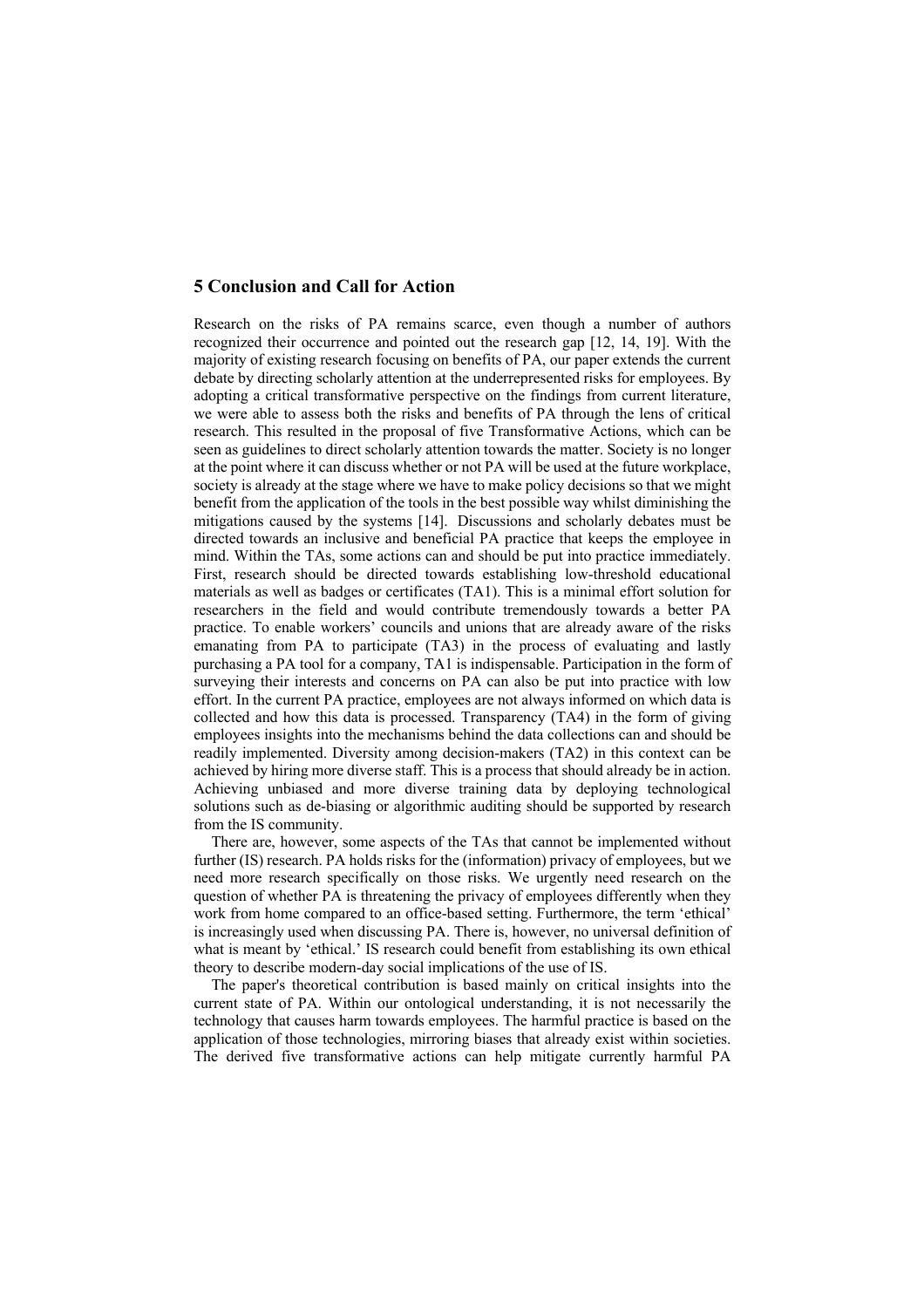practices and enable an application of the systems in the interest of the employee. We also identified future research challenges that should be addressed within the IS community.

The paper's practical contributions emerge from drawing public awareness towards the risks of PA, enabling a broader understanding of the mechanisms behind the use of PA and deriving five transformative actions. This informs different actors to engage and follow our derived TA. These can be regarded as concrete recommendations for action for both decision-makers and employees. In addition, they are considered a reference for both current legislators for regulating the use of PA as well as for the development of compliance guidelines.

Our findings are subject to several limitations. First, this paper did not work with empirical data but instead took a retrospective to examine the existing literature body. Future research towards the topic is needed, especially interviews and surveys based on, for instance, critical social theory—as long as there is no critical theory that is inherently owned by the IS community [27, 78]. Second, the field of PA research is still relatively new, and future research is necessary. The described gaps of current research in this paper may serve as a helpful starting point.

In general, the idea of using algorithms in personnel management is oftentimes adapted out of a wish for more neutral and unbiased decision making. PA could support many important causes on behalf of workers. For example, PA software can not only record when employees are permanently working too much, this information is also recorded and can benefit the employees. Works councils can also benefit if negative behavior in terms of discrimination or non-compliance with the Working Time Protection Act is recorded by a system. Likewise, PA can help workers work more flexibly by enabling supervising teams even over a distance.

As we currently lack a thorough understanding of the (unintended) consequences of using PA, our proposed set of TA can be considered a guideline towards an employeecentric use of PA. Before this technology is further adopted by European companies, risks emanating from the use of it should be known and mitigated. Only when actions are taken to prevent the misuse of PA that would consequently put the rights of employees at risk, can the technology become an enabler for an inclusive and flexible approach to the future of work.

#### **References**

- 1. Möhring, K., Naumann, E., Reifenscheid, M., Weiland, A., Blom, A.G., Wenz, A., Rettig, T., Lehrer, R., Krieger, U., Juhl, S., Friedel, S., Fikel, M., Cornesse, C.: Die Mannheimer Corona-Studie: Schwerpunktbericht zur Nutzung und Akzeptanz von Homeoffice in Deutschland während des Corona-Lockdowns. (2020).
- 2. Leonardi, P.M.: COVID‐19 and the New Technologies of Organizing: Digital Exhaust, Digital Footprints, and Artificial Intelligence in the Wake of Remote Work. J. Manag. Stud. 58, 247–251 (2021).
- 3. Grunau, P., Ruf, K., Steffes, S., Wolter, S.: Mobile Arbeitsformen aus Sicht von Betrieben und Beschäftigten: Homeoffice bietet Vorteile, hat aber auch Tücken. (2019).
- 4. Oberst, C., Voigtländer, M.: Gewerbemieten trotzen der Corona-Krise. (2021).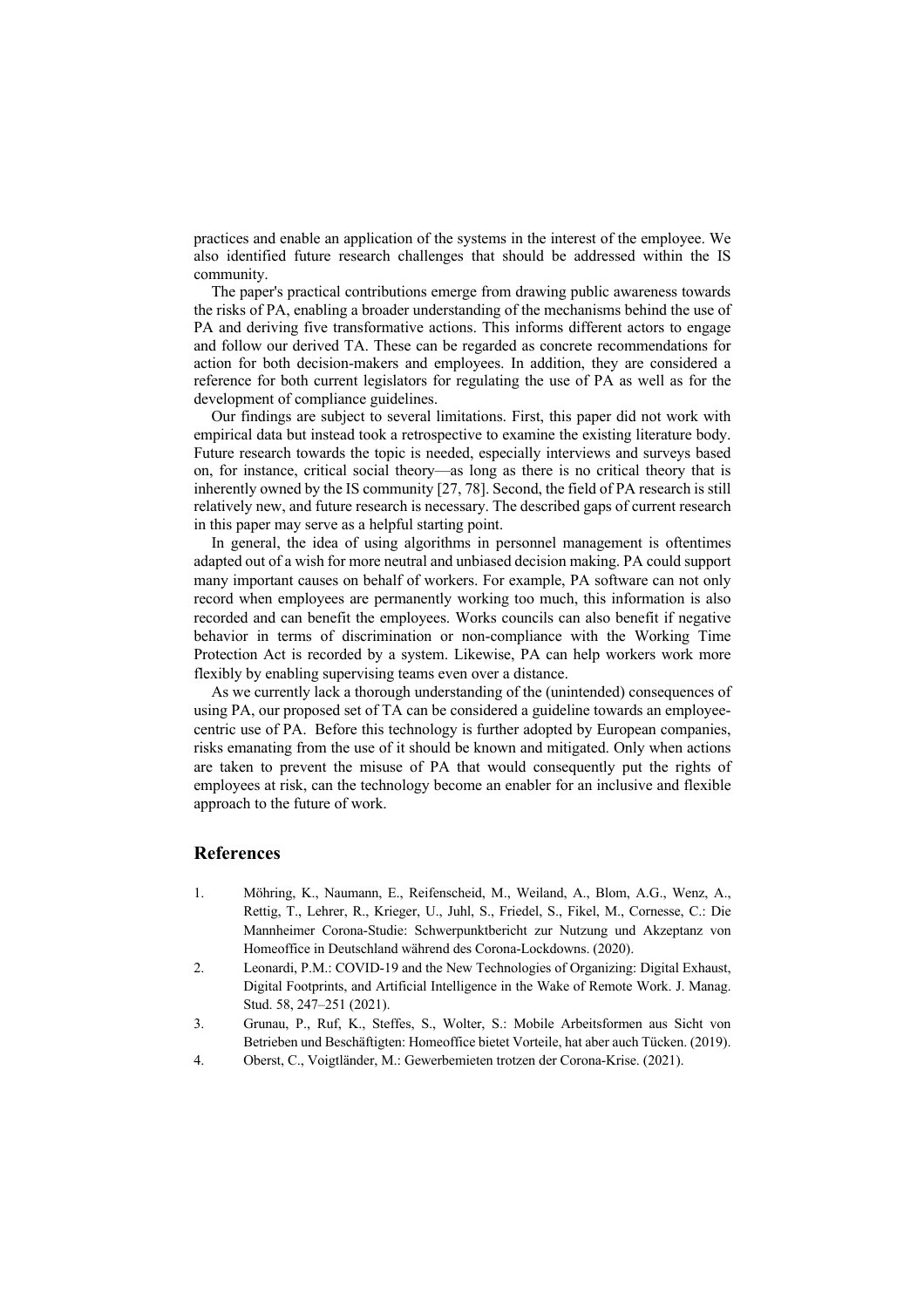- 5. Tayeb, Z.: Remote-Working Divide: Where Do Firms Including Amazon, Twitter, and Goldman Stand?, https://www.businessinsider.com/remote-working-divide-amazontwitter-goldman-spotify-hybrid-offices-2021-3, (2021).
- 6. Lott, Y., Ahlers, E., Wenckebach, J., Zucco, A.: Recht auf mobile Arbeit: Warum wir es brauchen, was es regeln muss. (2021).
- 7. Wels, J.: The Contribution of Labour Unions in Fostering Access to Flexible Work Arrangements in Britain. METICES Discuss Pap Ser. 1, 23 (2021).
- 8. Tursunbayeva, A., Di Lauro, S., Pagliari, C.: People analytics—A scoping review of conceptual boundaries and value propositions. Int. J. Inf. Manage. 43, 224–247 (2018).
- 9. Frost, M., Duan, S.X.: Rethinking the Role of Technology in Virtual Teams in Light of COVID-19. arXiv Prepr. arXiv2011.07303. (2020).
- 10. Kudyba, S.: COVID-19 and the Acceleration of Digital Transformation and the Future of Work. Inf. Syst. Manag. 37, 284–287 (2020).
- 11. Hafermalz, E.: Out of the Panopticon and into Exile: Visibility and control in distributed new culture organizations. Organ. Stud. 42, 697–717 (2021).
- 12. Tursunbayeva, A., Pagliari, C., Di Lauro, S., Antonelli, G.: The ethics of people analytics: risks, opportunities and recommendations. Pers. Rev. (2021).
- 13. Schlagwein, D., Jarrahi, M.H.: The Mobilities of Digital Work: The Case of Digital Nomadism. ECIS 2020 Proc. 1–7 (2020).
- 14. Giermindl, L.M., Strich, F., Christ, O., Leicht-Deobald, U., Redzepi, A.: The dark sides of people analytics: reviewing the perils for organisations and employees. Eur. J. Inf. Syst. 1–26 (2021).
- 15. Datenschutz-Grundverordnung: DSGVO als übersichtliche Seite, https://dsgvogesetz.de/, last accessed 2021/09/01.
- 16. BMAS Betriebsrätemodernisierungsgesetz, https://www.bmas.de/DE/Service/Gesetze-und-Gesetzesvorhaben/betriebsraetemodernisierungsgesetz.html, last accessed 2021/09/01.
- 17. Blum, B.: People Analytics: Eine datenschutzrechtliche Betrachtung moderner Einsatzszenarien für automatisierte, datenbasierte Entscheidungen. Nomos (2021).
- 18. Tursunbayeva, A.: People analytics research and practice: a review of international conferences. Strateg. HR Rev. 19, 267–272 (2020).
- 19. Gal, U., Jensen, T.B., Stein, M.-K.: Breaking the vicious cycle of algorithmic management: A virtue ethics approach to people analytics. Inf. Organ. 30, 100301 (2020).
- 20. Alvesson, M., Deetz, S.: Critical theory and postmodernism approaches to organizational studies. In: The Sage handbook of organization studies. pp. 255–284. Sage Publications (2006).
- 21. Cecez-Kecmanovic, Vidgen, Richard: Algorithmic pollution: making the invisible visible. J. Inf. Technol. (2021).
- 22. Myers, M.D., Klein, H.K.: A set of principles for conducting critical research in information systems. MIS Q. 35, 17–36 (2011).
- 23. Alvesson, M., Deetz, S.: Doing critical management research. Sage (2000).
- 24. Gregor, S.: The nature of theory in Information Systems. MIS Q. 30, 611–642 (2006).
- 25. Boell, S.K., Cecez-Kecmanovic, D.: A hermeneutic approach for conducting literature reviews and literature searches. Commun. Assoc. Inf. Syst. 34, 12 (2014).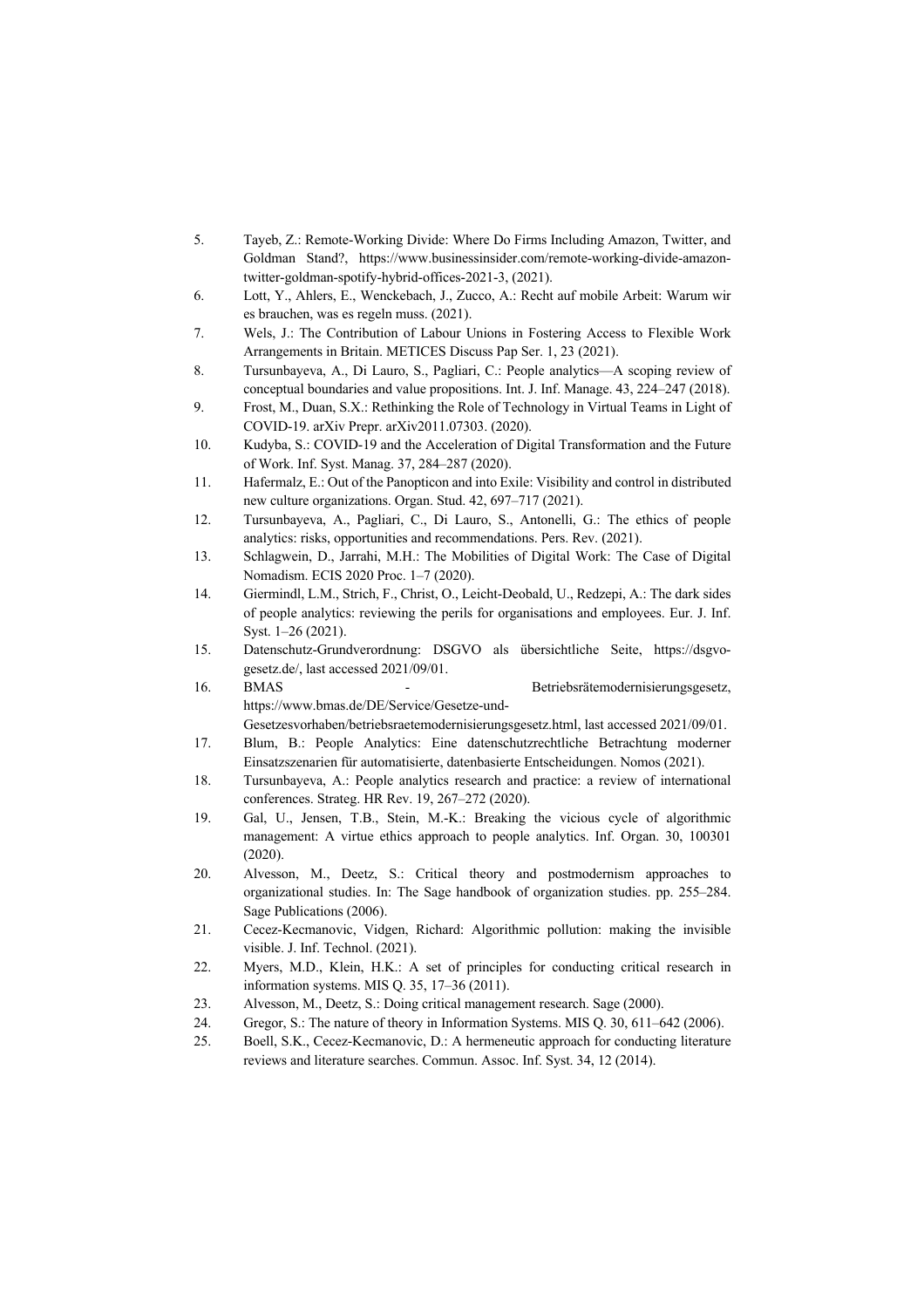- 26. Stahl, B.C.: Information systems: Critical perspectives. Routledge (2008).
- 27. Cecez-Kecmanovic, D.: Critical Research in Information Systems: The Question of Methodology. In: ECIS 2007 Proceedings. pp. 1446–1457 (2007).
- 28. Moravcsik, J.M.: Aristotle: a collection of critical essays. Springer (1968).
- 29. Adams, H., Searle, L.: Critical theory since Plato. Harcourt Brace Jovanovich College Publishers New York (1992).
- 30. Kahn, V.: Habermas, Machiavelli, and the Humanist Critique of Ideology. PMLA/Publications Mod. Lang. Assoc. Am. 105, 464–476 (1990).
- 31. Stahl, B.C.: The ethical nature of critical research in information systems. Inf. Syst. J. 18, 137–163 (2008).
- 32. Stahl, B.C.: Morality, Ethics, and Reflection: A Categorization of Normative IS Research. J. Assoc. Inf. Syst. 13, 636–656 (2012).
- 33. Cecez-Kecmanovic, D.: Doing critical information systems research-arguments for a critical research methodology. Eur. J. Inf. Syst. 20, 440–455 (2011).
- 34. Hirschheim, R.: Editorial Commentary Some Guidelines for the Critical Reviewing of Conceptual Papers. (2008).
- 35. Falconer, D.: A Demographic and Content Survey of Critical Research in Information Systems for the Period 2001 – 2005. Commun. Assoc. Inf. Syst. 22, 30 (2008).
- 36. Young, A.G., Zhu, Y., Venkatesh, V.: Emancipation Research in Information Systems: Integrating Agency, Dialogue, Inclusion, and Rationality Research. In: HICSS 2021 Proceedings. pp. 6359–6368 (2021).
- 37. Wang, B., Schlagwein, D., Cecez-Kecmanovic, D., Cahalane, M.C.: Beyond the Factory Paradigm: Digital Nomadism and the Digital Future(s) of Knowledge Work Post-COVID-19. J. Assoc. Inf. Syst. 21, 1379–1401 (2020).
- 38. Rasmussen, T., Ulrich, D.: Learning from practice: how HR analytics avoids being a management fad. Organ. Dyn. 44, 236–242 (2015).
- 39. Jarrahi, M.H., Newlands, G., Lee, M.K., Wolf, C.T., Kinder, E., Sutherland, W.: Algorithmic management in a work context. Big Data Soc. 8, 205395172110203 (2021).
- 40. Newell, S., Marabelli, M.: Strategic opportunities (and challenges) of algorithmic decision-making: A call for action on the long-term societal effects of 'datification.' J. Strateg. Inf. Syst. 24, 3–14 (2015).
- 41. Power, M.: Counting, Control and Calculation: Reflections on Measuring and Management. Hum. Relations. 57, 765–783 (2004).
- 42. Gal, U., Jensen, T., Stein, M.-K.: People Analytics in the Age of Big Data: An Agenda for IS Research. ICIS 2017 Proc. (2017).
- 43. Marler, J.H., Boudreau, J.W.: An evidence-based review of HR Analytics. Int. J. Hum. Resour. Manag. 28, 3–26 (2017).
- 44. Tursunbayeva, A., Pagliari, C., Lauro, S. Di, Antonelli, G.: OPPORTUNITIES AND BENEFITS OF PEOPLE ANALYTICS FOR HR MANAGERS AND EMPLOYEES: SIGNALS IN THE GREY LITERATURE. MCIS 2019 Proc. (2019).
- 45. Tambe, P., Cappelli, P., Yakubovich, V.: Artificial Intelligence in Human Resources Management: Challenges and a Path Forward. Calif. Manage. Rev. 61, 15–42 (2019).
- 46. Allen, T.D., Golden, T.D., Shockley, K.M.: How Effective Is Telecommuting? Assessing the Status of Our Scientific Findings. Psychol. Sci. Public Interes. 16, 40–68 (2015).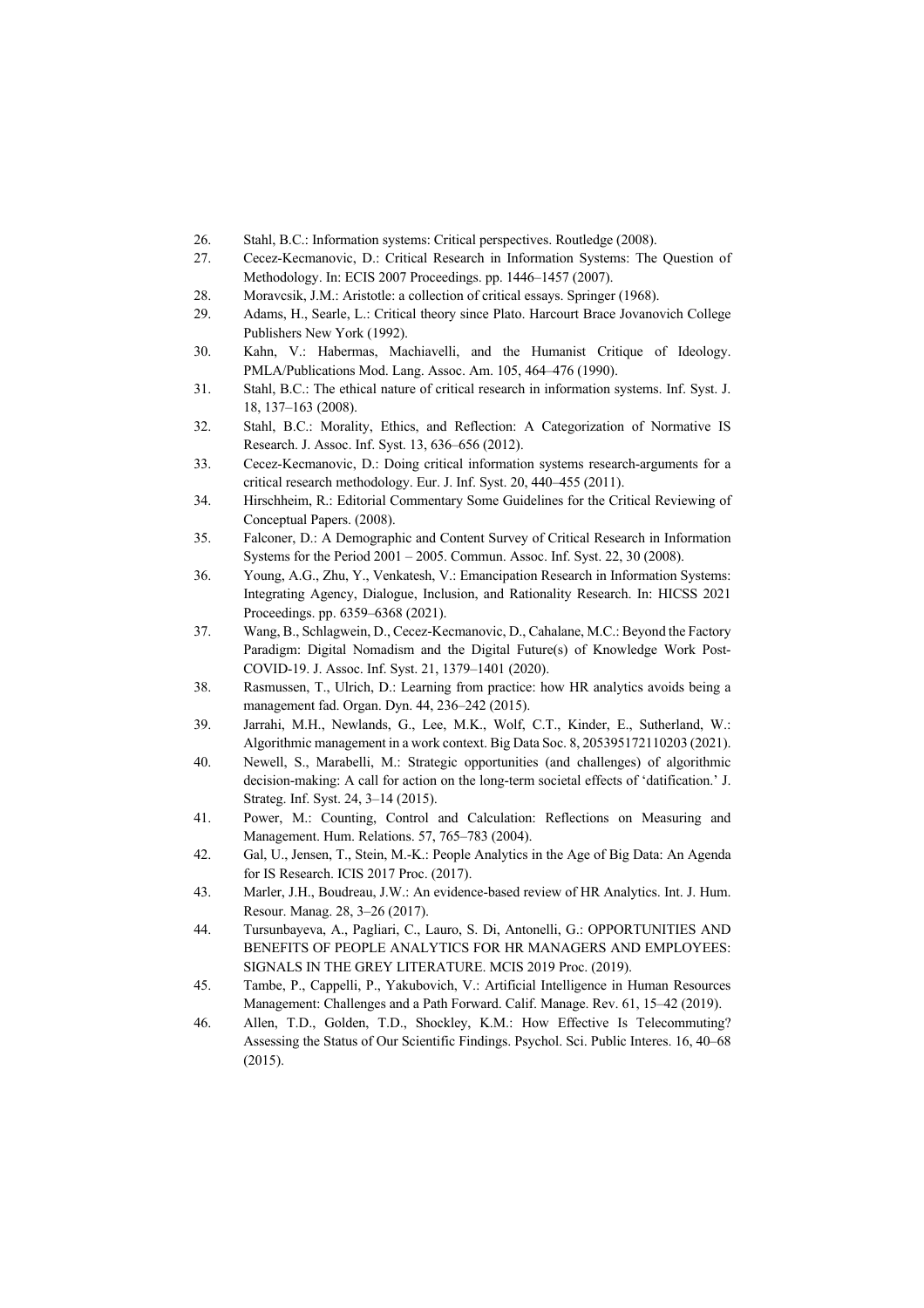- 47. Siha, S.M., Monroe, R.W.: Telecommuting's past and future: a literature review and research agenda. Bus. Process Manag. J. 12, 455–482 (2006).
- 48. Bloom, N., Liang, J., Roberts, J., Ying, Z.J.: Does working from home work? Evidence from a Chinese experiment. Q. J. Econ. 130, 165–218 (2015).
- 49. Whittle, A., Mueller, F.: 'I could be dead for two weeks and my boss would never know': telework and the politics of representation. New Technol. Work Employ. 24, 131–143 (2009).
- 50. Prester, J., Cahalane, M., Schlagwein, D.: Emerging Leaders in Digital Work: Toward a Theory of Attentional Leadership. In: ICIS 2020 Proceedings. pp. 1–9 (2020).
- 51. Nordbäck, E.S., Myers, K.K., McPhee, R.D.: Workplace flexibility and communication flows: a structurational view. J. Appl. Commun. Res. 45, 397–412 (2017).
- 52. Sewell, G., Taskin, L.: Out of Sight, Out of Mind in a New World of Work? Autonomy, Control, and Spatiotemporal Scaling in Telework. Organ. Stud. 36, 1507–1529 (2015).
- 53. Fleming, P., Spicer, A.: 'You Can Checkout Anytime, but You Can Never Leave': Spatial Boundaries in a High Commitment Organization. Hum. Relations. 57, 75–94 (2004).
- 54. Barratt, E.: The later Foucault in organization and management studies. Hum. Relations. 61, 515–537 (2008).
- 55. Cristea, I.C., Leonardi, P.M.: Get Noticed and Die Trying: Signals, Sacrifice, and the Production of Face Time in Distributed Work. Organ. Sci. 30, 552–572 (2019).
- 56. Leonardi, P.M., Treem, J.W., Jackson, M.H.: The Connectivity Paradox: Using Technology to Both Decrease and Increase Perceptions of Distance in Distributed Work Arrangements. J. Appl. Commun. Res. 38, 85–105 (2010).
- 57. Boell, S.K., Cecez-Kecmanovic, D.: On being "Systematic" in Literature Reviews in IS. In: Formulating Research Methods for Information Systems. pp. 48–78 (2015).
- 58. Hammermann, A., Thiele, C.: People Analytics: Evidenzbasiert Entscheidungsfindung im Personalmanagement. (2019).
- 59. Estévez-Mujica, C.P., Quintane, E.: E-mail communication patterns and job burnout. PLoS One. 13, e0193966 (2018).
- 60. Banholzer: Computer mouse movements as a scalable detector of work stress: A longitudinal observational field study. J. Med. Internet Res. 23, 1–12 (2021).
- 61. Oswald, F.L., Behrend, T.S., Putka, D.J., Sinar, E.: Big Data in Industrial-Organizational Psychology and Human Resource Management: Forward Progress for Organizational Research and Practice. Annu. Rev. Organ. Psychol. Organ. Behav. 7, 505–533 (2020).
- 62. Flyverbom, M., Leonardi, P., Stohl, C., Stohl, M.: Digital age the management of visibilities in the digital age—introduction. Int. J. Commun. 10, 12 (2016).
- 63. Mayson, S.G.: Bias in, bias out. YAle lJ. 128, 2218 (2018).
- 64. Brayne, S., Christin, A.: Technologies of crime prediction: The reception of algorithms in policing and criminal courts. Soc. Probl. 68, 608–624 (2021).
- 65. Yapo, A., Weiss, J.: Ethical implications of bias in machine learning. In: HICSS 2018 Proceedings (2018).
- 66. Kay, A.: A critique of the use of path dependency in policy studies. Public Adm. 83, 553–571 (2005).
- 67. Park, H., Ahn, D., Hosanagar, K., Lee, J.: Human-ai interaction in human resource